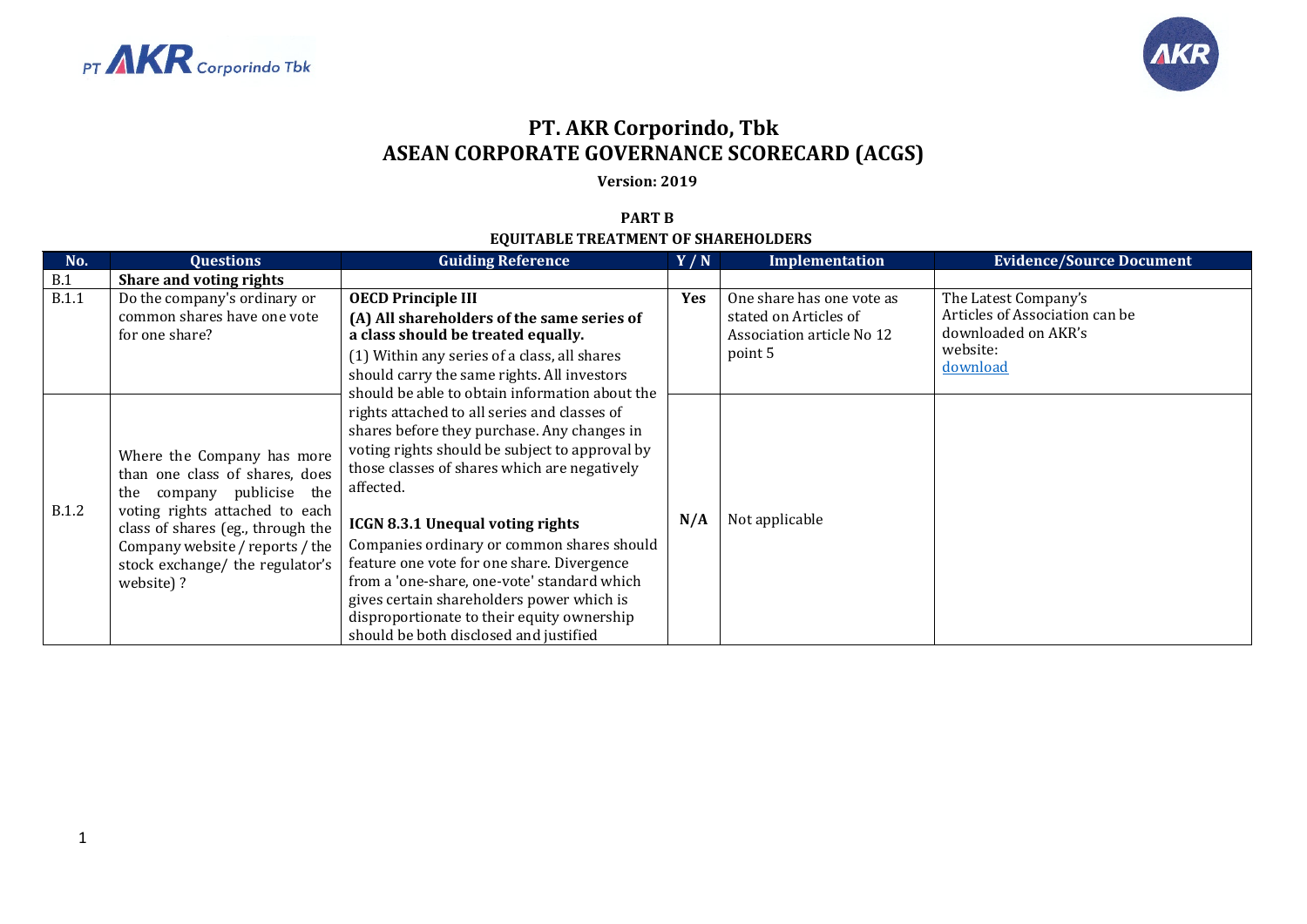



| No.   | <b>Questions</b>                                                                                                                                                  | <b>Guiding Reference</b>                                                                                                                                                                                                                                                                                                                                                                                                                                                                                        | Y/N        | <b>Implementation</b>                                                                                                                  | <b>Evidence/Source Document</b>                                                                                                                                           |
|-------|-------------------------------------------------------------------------------------------------------------------------------------------------------------------|-----------------------------------------------------------------------------------------------------------------------------------------------------------------------------------------------------------------------------------------------------------------------------------------------------------------------------------------------------------------------------------------------------------------------------------------------------------------------------------------------------------------|------------|----------------------------------------------------------------------------------------------------------------------------------------|---------------------------------------------------------------------------------------------------------------------------------------------------------------------------|
| B.2   | <b>Notice of AGM</b>                                                                                                                                              |                                                                                                                                                                                                                                                                                                                                                                                                                                                                                                                 |            |                                                                                                                                        |                                                                                                                                                                           |
| B.2.1 | Does each resolution in the<br>most recent AGM deal with<br>only one item, i.e. there is<br>no bundling of several<br>the<br>into<br>same<br>items<br>resolution? | <b>OECD Principle II</b><br>(C) Shareholders should have the opportunity to<br>participate effectively and vote in general<br>shareholder meetings and should be informed of the<br>rules, including voting procedures, that govern<br>shareholder meetings:<br>(1) Shareholders should be furnished with sufficient<br>and timely information concerning the date,<br>location and agenda of general meetings, as well as<br>full and timely information regarding the issues to<br>be decided at the meeting. | <b>Yes</b> | Each resolution deal with one<br>item                                                                                                  | Resolution result of the AGM<br>for the fiscal year 2018 published in<br>newspaper (Bisnis Indonesia), IDX<br>website and also AKR website on<br>May 3, 2019.<br>download |
| B.2.2 | Are the company's Notice<br>of the most recent AGM /<br>circular fully translated<br>and published on the same<br>date as the local-language<br>version           | (3) Effective shareholder participation in key<br>corporate governance decisions, such as the and<br>election of board members, should be facilitated                                                                                                                                                                                                                                                                                                                                                           | Yes        | Notice of AGM/circular<br>provided in dual language,<br>(local and English) and<br>published on same date and<br>uploaded into website | Notice of AGM for Fiscal Year<br>2018 published in newspaper (Bisnis<br>Indonesia), IDX website and also AKR<br>website on April 8, 2019.<br>download                     |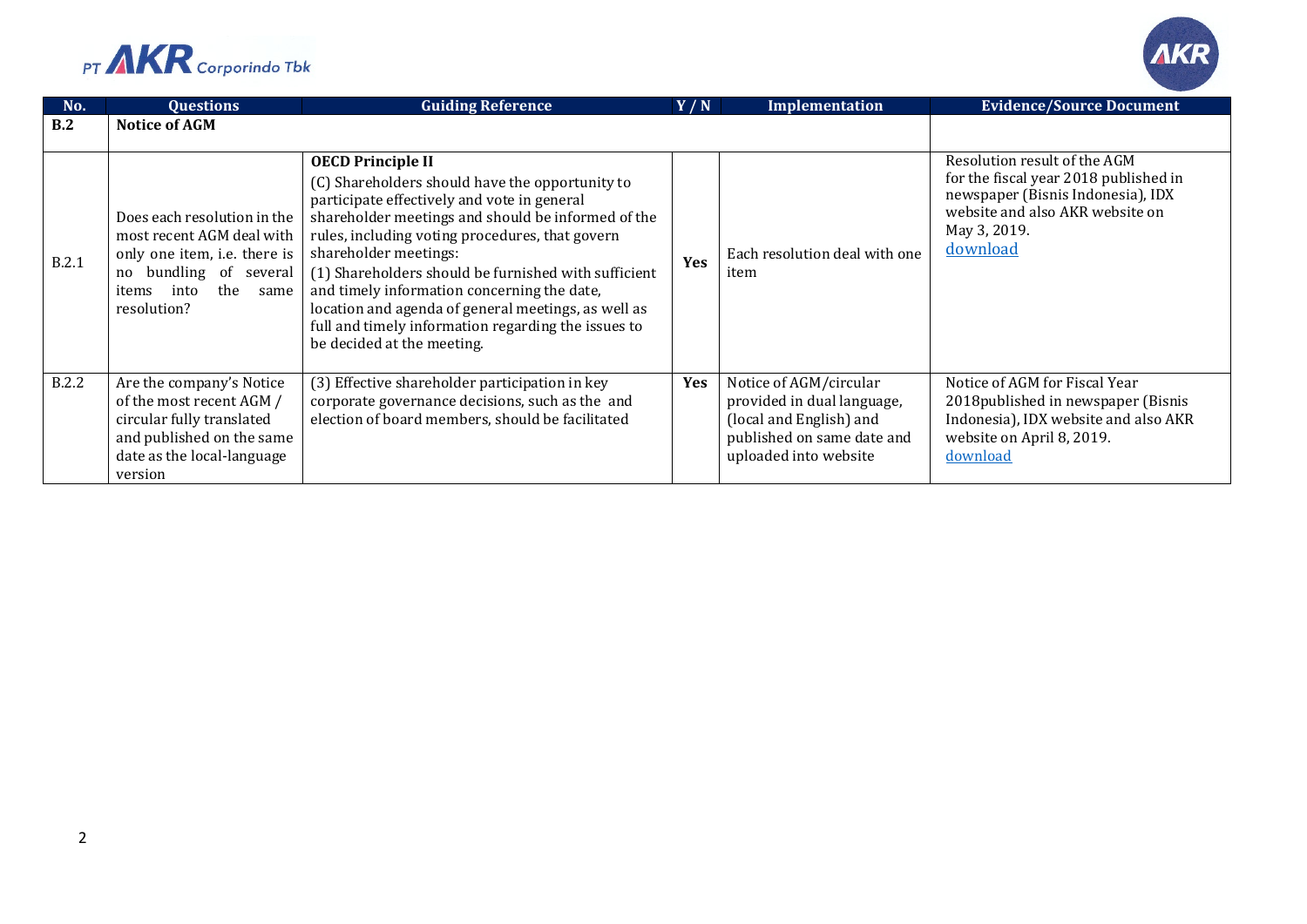



| No.          | <b>Questions</b>                                                                                                                                                                                                                          | <b>Guiding Reference</b>                                                                                                                                                                                                                                                                                                                                                                                                                                                                                                                                                                                                                                                                                                    | Y/N        | <b>Implementation</b>                                                                                                                       | <b>Evidence/Source Document</b>                                                                                                                                                                       |
|--------------|-------------------------------------------------------------------------------------------------------------------------------------------------------------------------------------------------------------------------------------------|-----------------------------------------------------------------------------------------------------------------------------------------------------------------------------------------------------------------------------------------------------------------------------------------------------------------------------------------------------------------------------------------------------------------------------------------------------------------------------------------------------------------------------------------------------------------------------------------------------------------------------------------------------------------------------------------------------------------------------|------------|---------------------------------------------------------------------------------------------------------------------------------------------|-------------------------------------------------------------------------------------------------------------------------------------------------------------------------------------------------------|
|              | Does the Notice of AGM /<br>circular have the<br>following details :                                                                                                                                                                      |                                                                                                                                                                                                                                                                                                                                                                                                                                                                                                                                                                                                                                                                                                                             |            |                                                                                                                                             |                                                                                                                                                                                                       |
| <b>B.2.3</b> | Are the profiles of<br>directors/commissioners<br>(at least age, academic<br>qualification, date of first<br>appointment, experience,<br>and directorships in other<br>listed companies) in<br>seeking election /<br>reelection included? | <b>OECD Principle III</b><br>(A) All shareholders of the same series of a class<br>should be treat equally.<br>(4) Impediments to cross border voting should be<br>eliminated.<br>ICGN 8.3.2 Shareholder participation<br>in governance<br>Shareholders should have the right to participate in<br>key corporate governance decisions, such as the<br>right to nominate, appoint and remove directors in<br>an individual basis and also the right to appoint<br>external auditor.<br>ICGN 8.4.1 Shareholder ownership rights<br>The exercise of ownership rights by all shareholders<br>should be facilitated, including giving shareholders<br>timely and adequate Notice of all matters proposed<br>for shareholder vote | <b>Yes</b> | Profile<br>of<br>Director<br>Commissioners provided in<br>explanatory statement to the<br>notice of AGM and published<br>in company website | <b>Curriculum Vitae of candidate of</b><br>Commissioner                                                                                                                                               |
| <b>B.2.4</b> | Are the auditors seeking<br>appointment/re-<br>appointment clearly<br>identified?                                                                                                                                                         |                                                                                                                                                                                                                                                                                                                                                                                                                                                                                                                                                                                                                                                                                                                             | Yes        | Details of Auditors is stated<br>in Agenda of AGM and<br>furthers<br>explained<br>in<br><b>Explanatory Statement to the</b><br>Agenda       | Summary of minutes of the AGM<br>published in newspaper (Bisnis<br>Indonesia), IDX website and also AKR<br>website on May 3, 2019.<br>download                                                        |
| <b>B.2.5</b> | Has an explanation of the<br>dividend<br>policy<br>been<br>provided?                                                                                                                                                                      |                                                                                                                                                                                                                                                                                                                                                                                                                                                                                                                                                                                                                                                                                                                             | <b>Yes</b> | Dividend policy stated in<br>annual report and company<br>filing                                                                            | Summary of minutes of the AGM<br>published in newspaper (Bisnis<br>Indonesia), IDX website and also AKR<br>website on May 3, 2019.<br>download<br>It was also stated in Annual Report 2018<br>page 50 |
| <b>B.2.6</b> | Is the amount payable for<br>final dividends disclosed?                                                                                                                                                                                   |                                                                                                                                                                                                                                                                                                                                                                                                                                                                                                                                                                                                                                                                                                                             | Yes        | dividend<br>Final<br>approval<br>disclosed in the AGM result<br>and published                                                               | Summary of minutes of the AGM<br>published in newspaper (Bisnis<br>Indonesia), IDX website and also AKR<br>website on May 3, 2019.<br>download                                                        |
| <b>B.2.7</b> | Documents requires to be<br>proxy / Were the proxy                                                                                                                                                                                        |                                                                                                                                                                                                                                                                                                                                                                                                                                                                                                                                                                                                                                                                                                                             | Yes        | Proxy documents<br>readily<br>available<br>share<br>from                                                                                    | Proxy Document of AGM available on<br>AKR's website:<br>download                                                                                                                                      |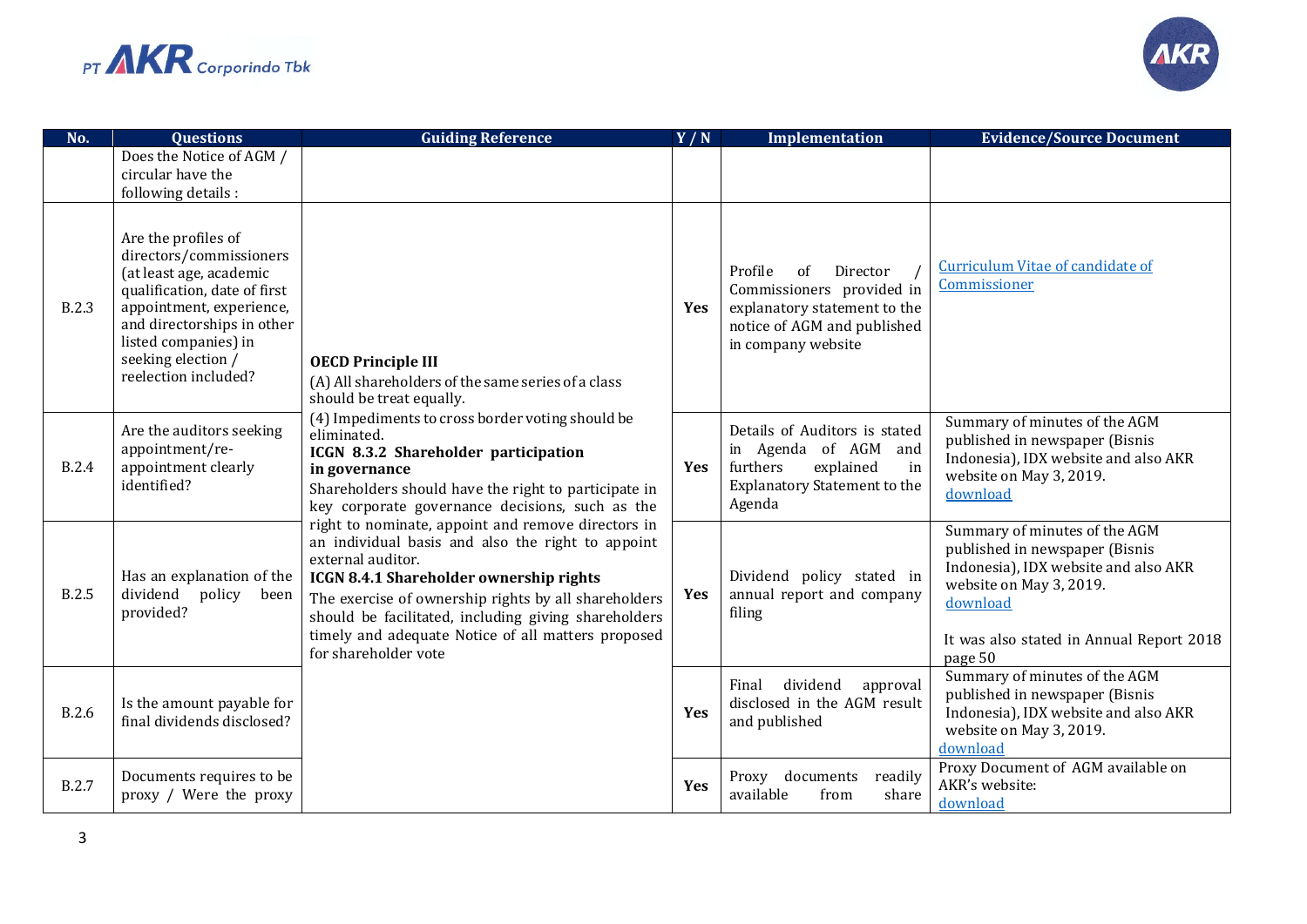



|              | documents made easily<br>available                                                                                                                                                          |                                                                                                                                                                                                                                                                                                                                                                                                                   |     | registrar and provided in<br>company website                                                                                                                             |                                                                                                                                                                                                |
|--------------|---------------------------------------------------------------------------------------------------------------------------------------------------------------------------------------------|-------------------------------------------------------------------------------------------------------------------------------------------------------------------------------------------------------------------------------------------------------------------------------------------------------------------------------------------------------------------------------------------------------------------|-----|--------------------------------------------------------------------------------------------------------------------------------------------------------------------------|------------------------------------------------------------------------------------------------------------------------------------------------------------------------------------------------|
| No.          | <b>Questions</b>                                                                                                                                                                            | <b>Guiding Reference</b>                                                                                                                                                                                                                                                                                                                                                                                          | Y/N | Implementation                                                                                                                                                           | <b>Evidence/Source Document</b>                                                                                                                                                                |
| <b>B.3.</b>  |                                                                                                                                                                                             | Insider trading and abusive self-dealing should be prohibited                                                                                                                                                                                                                                                                                                                                                     |     |                                                                                                                                                                          |                                                                                                                                                                                                |
| <b>B.3.1</b> | Does the company have<br>policies and/or rules<br>prohibiting<br>directors/commissioners<br>and employees to benefit<br>from Knowledge which is<br>not generally available to<br>the market | <b>OECD Principle III</b><br>(B) Insider trading and abusive dealing should be<br>Prohibited<br><b>ICGN 3.5 Employee share dealing</b><br>Companies should have clear rules regarding any<br>trading by directors and employees in the company's<br>own securities. Among other issues, these must seek<br>to ensure individuals do Not benefit from knowledge<br>which is not generally available to the market. | Yes | Company had socialized<br>policies regarding share<br>transaction by Directors and<br>Commissioner and reports<br>transations to OJK/Stock<br>exchange within stipulated | The company put integrity as the first<br>working culture. Code of Conduct is<br>available on website:<br>download<br>it is also emphasized in Guideline of BOD<br>& BOC (values):<br>download |
| <b>B.32</b>  | Are the directors /<br>commissioners required<br>to report their dealing in<br>company shares with in<br>3 business days?                                                                   | <b>ICGN 8.5 Shareholder rights of action</b><br>Minority shareholders should be afforded<br>protection and remedies against abusive or<br>oppressive conduct.                                                                                                                                                                                                                                                     |     | period                                                                                                                                                                   | it is implied in Guideline of BOD & BOC<br>related to reporting and responsibilities of<br>Directors No 14 and Commisioners No 13                                                              |

| B.4          | Related Party transaction by Directors and key executives                                                                          |                           |            |                                                                |                                                                           |  |
|--------------|------------------------------------------------------------------------------------------------------------------------------------|---------------------------|------------|----------------------------------------------------------------|---------------------------------------------------------------------------|--|
| <b>B.4.1</b> | Are Directors and<br>commissioners required<br>to disclose their interest<br>in transaction and any<br>other conflicts of interest | <b>OECD Principle III</b> | <b>Yes</b> | Transaction which has<br>conflict of interest are<br>disclosed | Affiliations among directors is disclosed in<br>Annual Report 2019 pg 234 |  |
| No.          | <b>Questions</b>                                                                                                                   | <b>Guiding Reference</b>  | Y/N        | <b>Implementation</b>                                          | <b>Evidence/Source Document</b>                                           |  |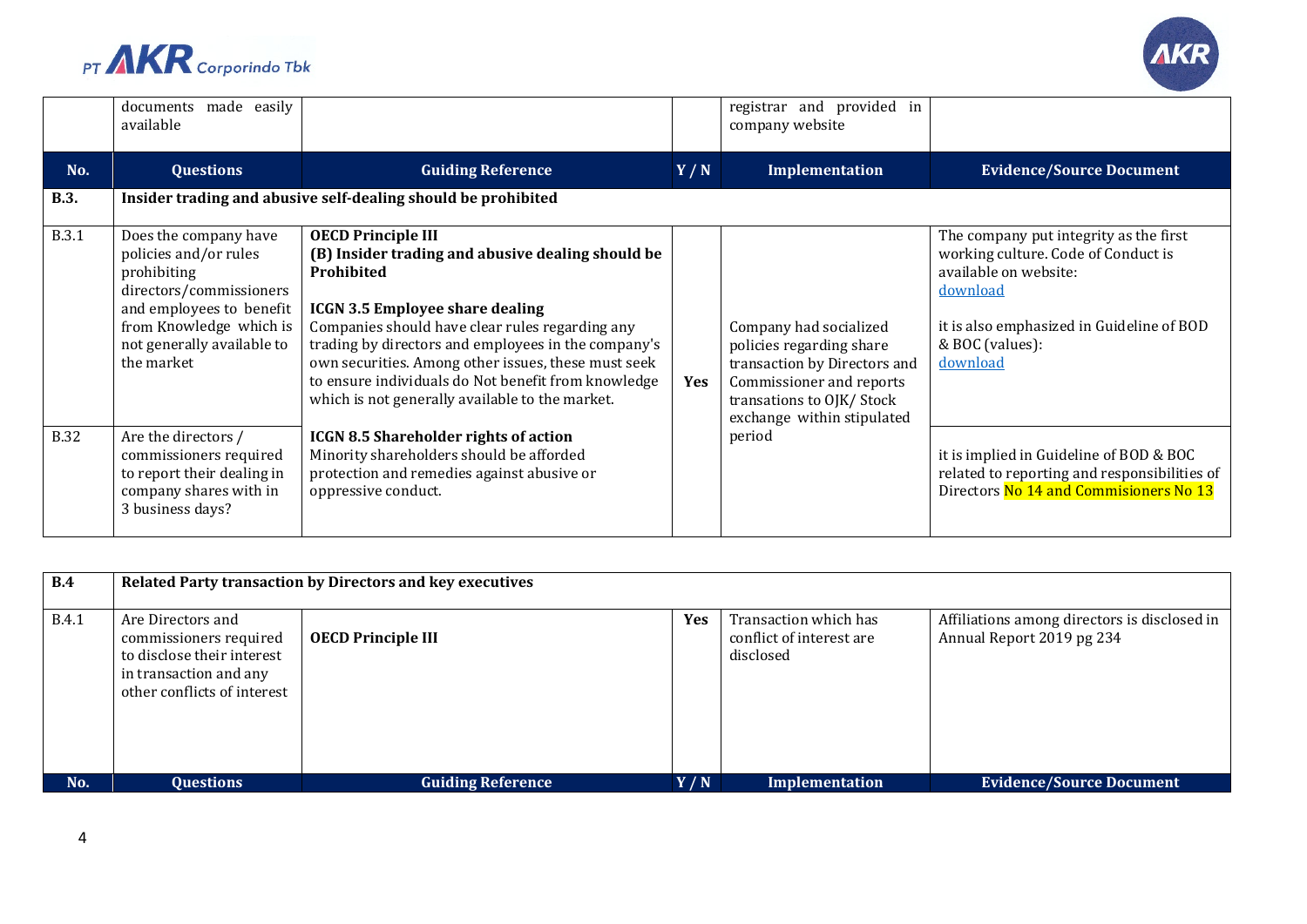



| <b>B.4.2</b> | Does the company have a<br>policy requiring a<br>committee of<br>independent<br>directors/commissioners<br>to review<br>material/significant RPTs<br>to determine whether<br>they are in the best<br>interests of the company<br>and shareholders? | (C) Members of the board and key executives should<br>be required to disclose to the board whether they,<br>directly, indirectly or on behalf of third parties, have<br>a material interest in any transaction or matter<br>directly affecting the corporation                                                                                                                                                                                                                                                                                                            | <b>Yes</b> | Material<br>Transaction/related party<br>transaction reviewed and<br>approved by BOC           | Annual Report 2018 page 249<br>About Audit Committee Duties and<br>Responsibilities                   |
|--------------|----------------------------------------------------------------------------------------------------------------------------------------------------------------------------------------------------------------------------------------------------|---------------------------------------------------------------------------------------------------------------------------------------------------------------------------------------------------------------------------------------------------------------------------------------------------------------------------------------------------------------------------------------------------------------------------------------------------------------------------------------------------------------------------------------------------------------------------|------------|------------------------------------------------------------------------------------------------|-------------------------------------------------------------------------------------------------------|
| <b>B.4.3</b> | Does the company have a<br>policy requiring board<br>members<br>(directors/commissioner<br>s) to abstain from<br>participating in the board<br>discussion on a particular<br>agenda when they are<br>conflicted?                                   | ICGN 2.11.1 Related party transactions<br>Companies should have a process for reviewing and<br>monitoring any related party transaction. A<br>committee of independent directors should review<br>significant related party transactions to determine<br>whether they are in the best interests of the company<br>and if so to determine what terms are fair.                                                                                                                                                                                                             | <b>Yes</b> | As and when required will<br>be enforced                                                       | The Latest Company's<br>Articles of Association can be<br>downloaded on AKR's<br>website.<br>download |
| <b>B.4.4</b> | Does the company have<br>policies on loans to<br>directors and<br>commissioners either<br>forbidding this practice<br>or ensuring that they are<br>being conducted at arm's<br>length basis and at<br>market rates?                                | <b>ICGN 2.11.2 Director conflicts of interest</b><br>Companies should have a process for identifying and<br>managing conflicts of interest directors may have. If<br>a director has an interest in a matter under<br>consideration by the board, then the director should<br>Not participate in those discussions and the board<br>should follow any further appropriate processes.<br>Individual directors should be conscious of<br>shareholder and public perceptions and seek to<br>avoid situations where there might be an appearance<br>of a conflict of interest. | <b>Yes</b> | Loans of Directors provided<br>strictly as per the OJK<br>regulation and properly<br>discussed | it is enforced in Guideline of BOD & BOC<br>(Duties, Responsibilities, and Authorities):<br>download  |